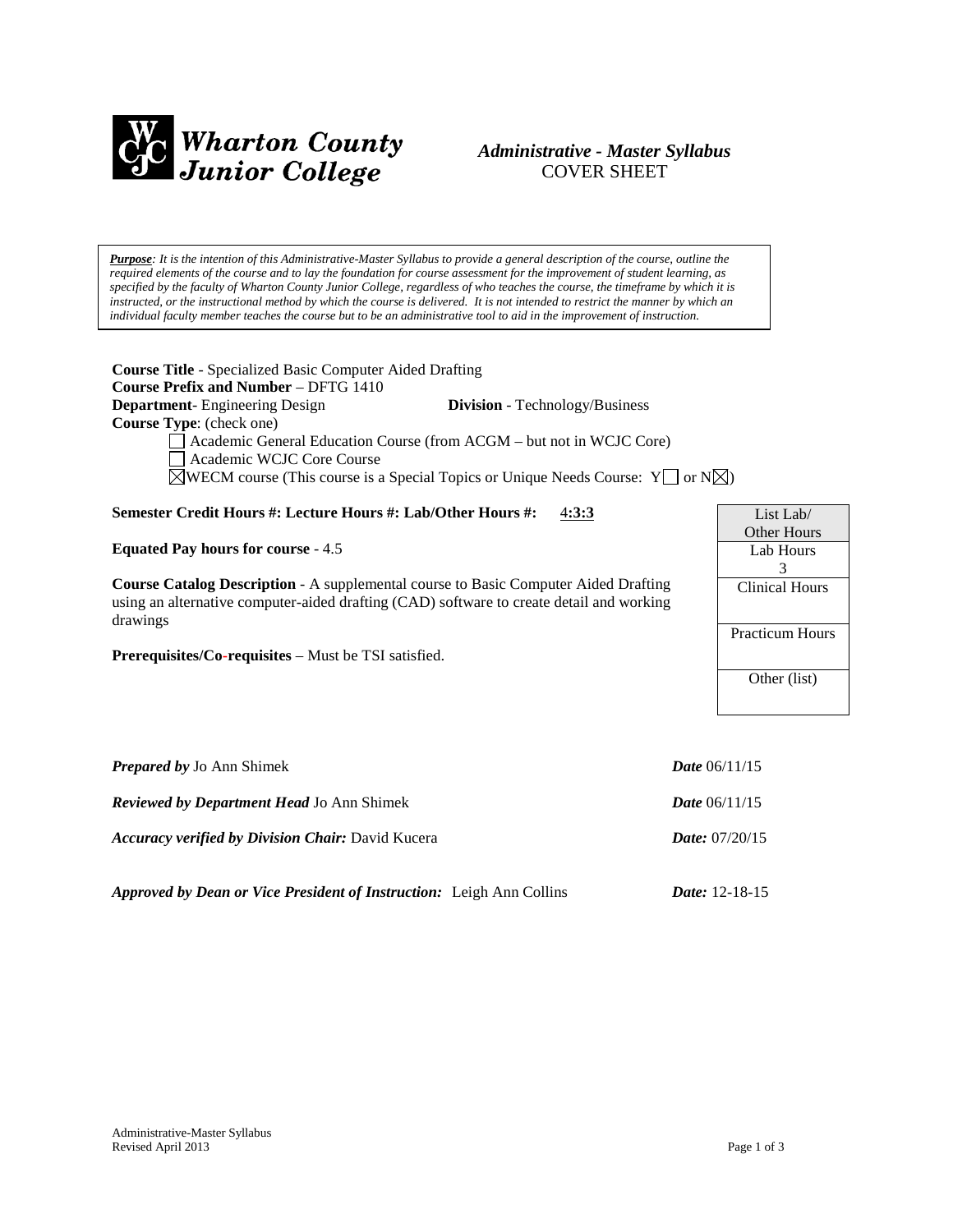

**I. Topical Outline** – Each offering of this course must include the following topics (be sure to include information regarding lab, practicum, clinical or other non-lecture instruction):

Computer work station components Operating System Basics: Data security, Disk and Folder Navigation, and Data management Overview of the MicroStation interface Creating New Drawing Files: Use of Seed Files and Working Units Basic Drawing Tools Basic Editing Tools AccuDraw operations Selection Tools: Select Element, PowerSelect, Select By Attributes and Fence Fence Operations Graphic Groups Locks Level Management Model Management Text Tools and Operations Dimensioning Tools and Techniques Cells and Patterning Reference Files

## **II. Course Learning Outcomes**

| <b>Learning Outcomes</b><br>Upon successful completion of this course,<br>students will:                                                                  | <b>Methods of Assessment</b>                                                                                                                                                                                                                                              |
|-----------------------------------------------------------------------------------------------------------------------------------------------------------|---------------------------------------------------------------------------------------------------------------------------------------------------------------------------------------------------------------------------------------------------------------------------|
| Create, organize, display, and plot/print working<br>drawings using an alternative computer-aided<br>CAD software; and use file management<br>techniques. | Daily Drawings/Lab Work<br>Four to Five Major Exams or Drawings<br>Comprehensive Final Project<br>(All drawings evaluated in terms of accuracy of<br>drawing views, use of line types, line quality,<br>dimensioning accuracy and placement and drawing<br>organization.) |

## **III. Required Text(s), Optional Text(s) and/or Materials to be Supplied by Student.**

Required: Text Covering MicroStation Fundamentals such as Harnessing MicroStation V8, by Krishnan & Taylor

A flash drive is required for archiving data files

Note book to store notes and drawings.